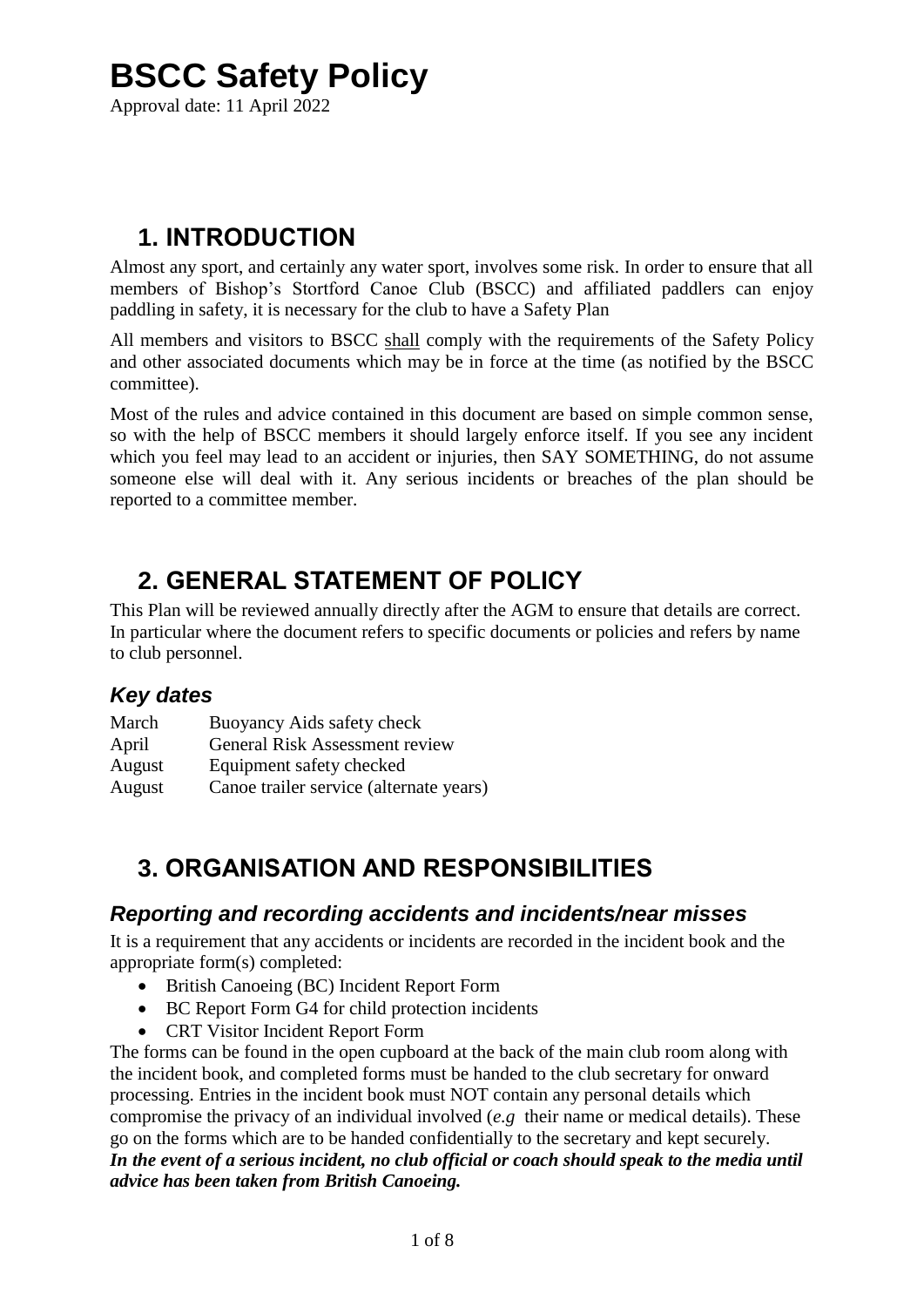## **BSCC Incident Book**

Any club member may make an entry in the Incident Book, but should **inform a committee member as soon as possible** that they have done so.

In the Incident Book, please log:

- The date of the report
- The nature of the incident
- Which form(s) have been completed
- Who completed them
- $\blacksquare$  To whom the form(s) were handed and the date.

An entry in the incident book **MUST** be made as soon as possible whenever an incident occurs which could give rise to an insurance claim and a British Canoeing (BC) Incident Report Form (or BC Report Form G4 for child protection incidents) must also be completed.<sup>1</sup> This applies to:

- o A fatal accident
- o An injury involving either referral to or actual hospital treatment
- o Any allegations of libel/slander
- o Any allegations of professional negligence (i.e. arising out of tuition, coaching or advice given)
- o Any circumstance involving damage to third party property
- o Any investigation under any child protection legislation

If an incident occurs on Canal & River Trust (CRT) property e.g. the waterway, towpath or lock and involves third parties not associated with the club (e.g. other river users or the general public), a CRT Visitor Incident Report Form also needs to be completed. BSCC's insurance is held through the British Canoeing (BC), and it is anticipated that in many instances it will be most appropriate to take advice from BC before contacting CRT.

Completed BC/CRT incident forms to be handed to the Club Secretary or other committee member. The Secretary will keep a copy of the form for three years and will forward the form as necessary to the appropriate body.

In the event of a Child Protection issue arising, the Club Welfare officer or Secondary Welfare Officer should be contacted as soon as possible. If (s) he is not available, a quick reference action checklist and a list of BC and other external contact phone numbers can be found in the reference folder at the clubhouse.

## **BSCC Obligations Under RIDDOR**

RIDDOR is the legislation which requires the reporting of accidents at work. A sports club is viewed as a "workplace" even when no one is getting paid. Under some circumstances, incidents occurring to members of the public on club property would be reportable. The criteria for what is a reportable incident changed in 2013. Being taken ill at a work premises or sustaining an injury from the normal pursuit of sport are now not generally reportable, but could be if negligence, a defect in the property or faulty equipment was in any way involved.

<sup>&</sup>lt;sup>1</sup> From BCU Health and Safety Policy: "all those involved in Sport are now required to report (to their Insurance Brokers) every incident, particularly those involving a personal injury, which could give rise to a subsequent claim … we would encourage clubs … to note in detail instances of injury to students .. we would further encourage information of this nature, on the said forms, to be forwarded to the BCU Coaching Office …"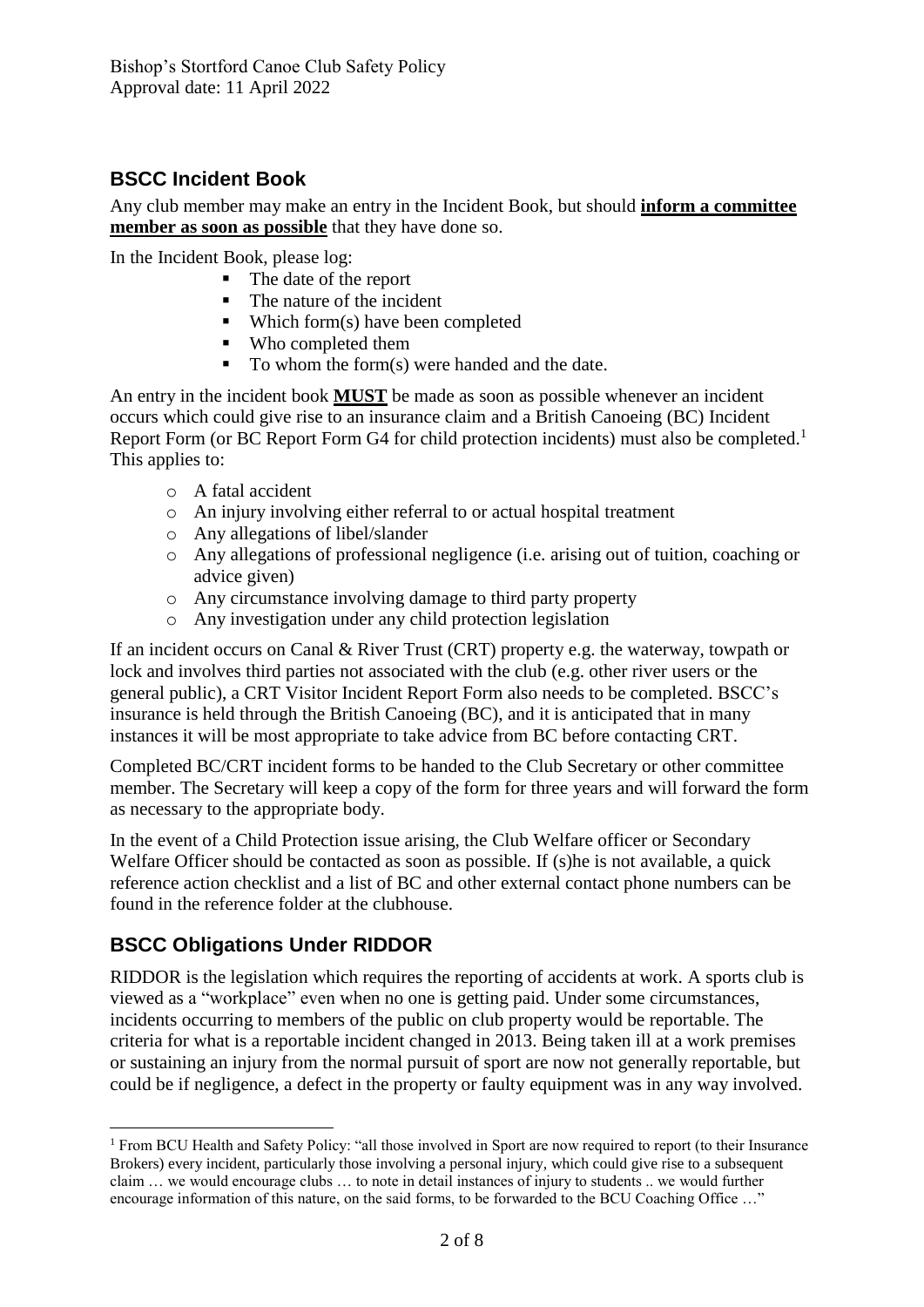Any incident serious enough to require immediate medical treatment should be reviewed against the description on the RIDDOR site and, if in doubt about whether a RIDDOR report is necessary, guidance can be obtained from the BC's insurers over the phone.

Reporting can now be done easily online at www.riddor.gov.uk.

## **BSCC Near Miss Book**

Any club member may make an entry in the Near-Miss Book.

British Canoeing recommends the recording of Near Misses to facilitate the assessment of risk from possible hazards which have not yet caused accidents, and recommends that the record should be "non-formal, non-judgemental and perhaps anonymous".

If the Near Miss involves other river users or Canal & River Trust property, it may be appropriate to complete a CRT Visitor Incident Report Form (can be found in the box with the Near Miss Book), in which case please hand the completed form to a Committee Member.

In the Near Miss Book, please report:

- The date of the near miss
- Details of the near miss
- Also, if applicable, the date and committee member to whom a CRT form was handed

### *First aid box*

The First Aid box is located on the shelf at the back of the main clubroom.

The Safety Officer will ensure that all items are serviceable and present in sufficient quantity.

The first aid box is fitted with a tamper seal so that it is possible to tell whether it has been opened. The Safety Officer will check the box regularly to ensure that if it has been opened it is restocked and re-sealed.

Members are also asked to inform the Safety Officer if any items have been used so that the first aid box can be restocked as soon as possible.

## *Qualified first-aid personnel*

A number of Club Members will have attended an approved first aid course in the past 3 years and have up to date first aid certificates. A full list of certified first aiders will be maintained at the club next to the first aid box.

## *Fire procedures & Extinguishers*

The Safety Officer will ensure that the club's Fire Safety Risk Assessment is reviewed annually.

A suitable fire assembly point will be determined and a diagram showing its location will be on display in the clubhouse.

The Safety Officer will ensure that sufficient Fire Extinguishers of the correct type are provided in suitable locations. A maintenance schedule is on display next to the extinguishers, and the Safety Officer will ensure that these are maintained as required.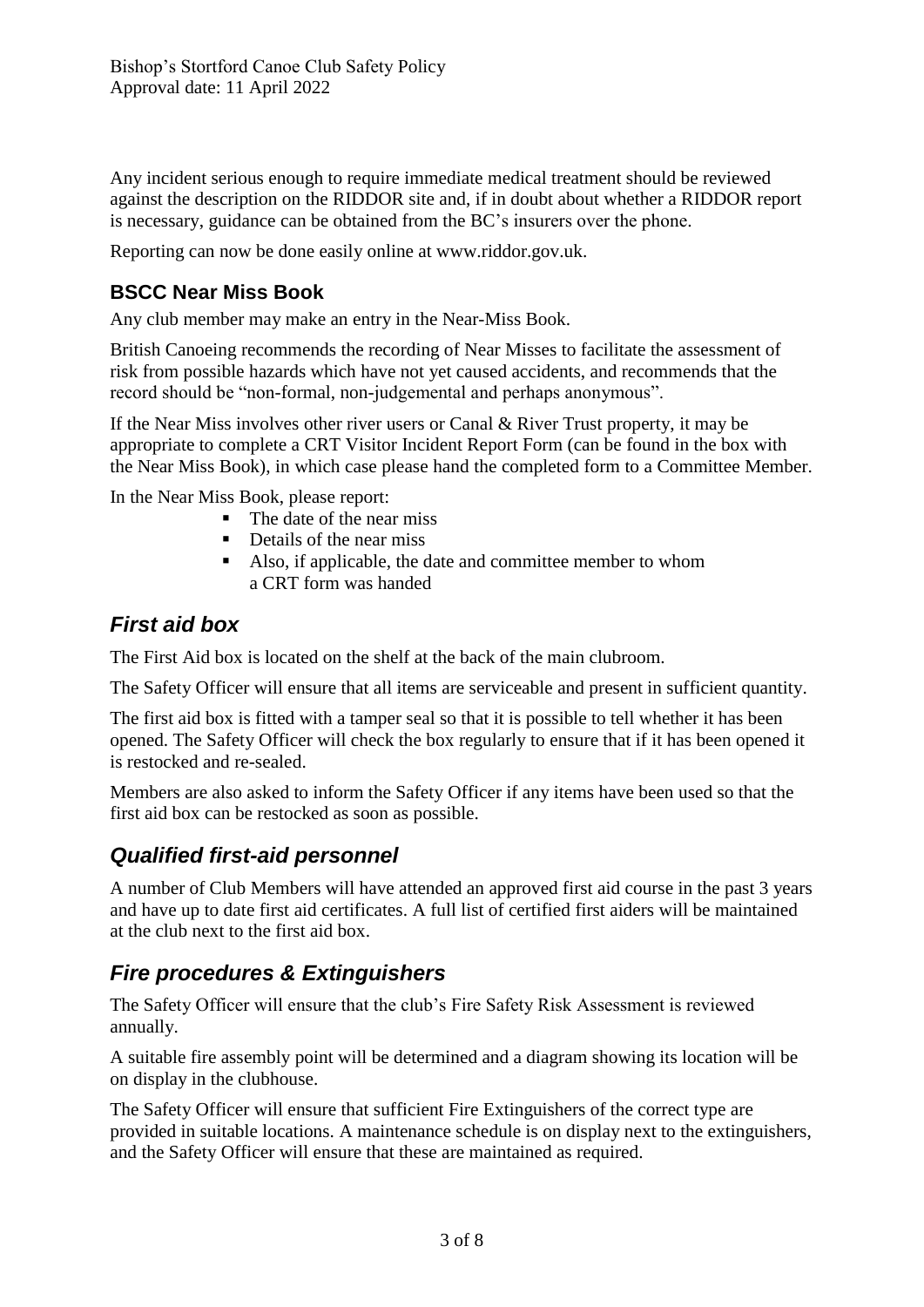The actions to be taken in the event of a fire are described in the BSCC Accident and Emergency Action Plan.

# *COSHH*

COSHH (Control of Substances Hazardous to Health Regulations) is the law that requires commercial businesses including clubs and societies with premises, to control substances or materials that are hazardous to health.

The aim of the BSCC COSHH policy is to prevent or reduce members and guests' exposure to hazardous substances by only procuring retail products for cleaning or maintenance purposes, which will only be used or dispensed from the original labelled container. It is essential that anyone using a chemical-based compound familiarises themselves with the user instructions and restriction on the back of the product packaging.

The Safety Officer will carry out monthly inspections of the premises and remove any noncompliant hazardous materials.

# *Risk Assessments*

The club does not hold any formal safety training. However all members and guests are reminded of their need to behave safely both in the club and on the water at each session. New members joining the club, and guests, are given handling and lifting instruction to minimise the risk of musculoskeletal injury when moving and lifting boats.

A Committee Member will be nominated as Safety Officer. The Safety Officer will attend British Canoeing Event Safety Training at the earliest opportunity after appointment. The Safety Officer will ensure that the club's general Risk Assessment is reviewed annually and procedures followed. They will also work with the Race Organiser and Organising Committee to draw up Risk Assessments and Safety Plans for all special activities undertaken at the club, such as races hosted by the club, and ensure that safe procedures are followed.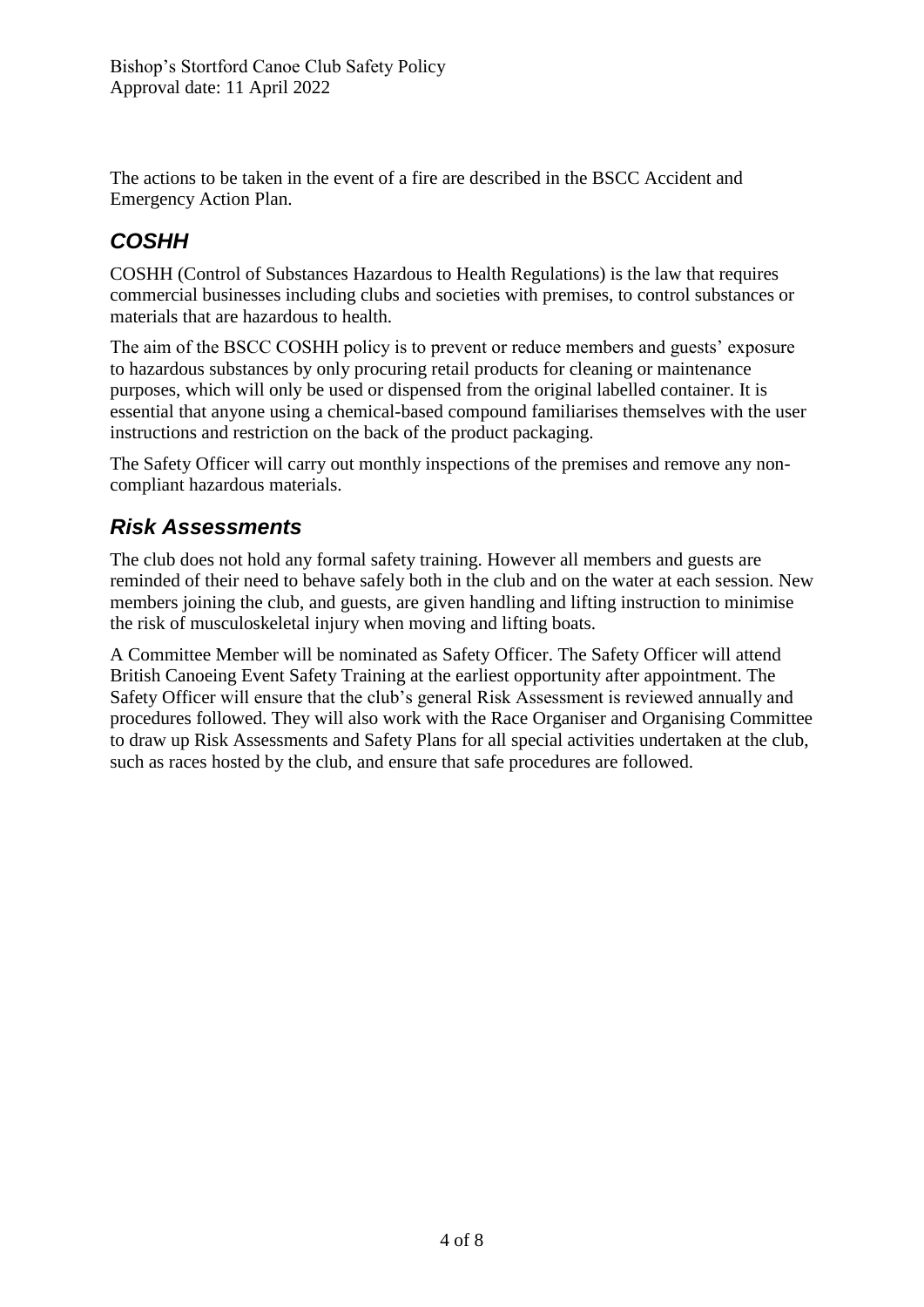# **4. ENSURING SAFETY AND HEALTH**

## *In-house rules and regulations*

Clubhouse

 Members (or the parents/guardians of Junior Members) must ensure that their emergency contact number held at the Club House is kept up to date. Parents/guardians of Junior Members who leave the Club while the Junior is paddling must ensure that their contact number for the day (if different from the emergency contact number on file) is left with the child's coach or a committee member at the clubhouse.

Paddling

- All independent paddlers must log their name & departure time in the Booking In Calendar on FaceBook Messenger prior to getting on the water (unless paddling with one of the main Sunday coaching groups). Ideally, direction of travel should also be included.
- All Members and Guests are strongly advised to wear Personal Flotation Devices at all times, and not go on the river in groups of less than three or after dusk, in accordance with the club Buoyancy Aid Policy.
- New members/guests will be given instruction towards eventually enabling them to be able to select and fit their own PFD.
- Members must be assessed as competent, by Club Coaches, before being allowed to use Club equipment unsupervised.
- Paddlers must not enter locks which are in use by powered craft.
- Guests/visitors must complete a consent form or be signed in to the Visitors book by a senior member before getting on the water.
- Guests must be supervised by a senior club member at all times

#### Paddling at night

- Members are strongly advised not to paddle alone after dusk
- Wearing a PFD is recommended for all
- When paddling after dusk members are advised to wear light coloured reflective clothing and to equip their boat or person with lighting so that they can be seen.

Gym Equipment

- No juniors are allowed to use the club gym equipment unless supervised by a suitably qualified adult
- All weights must be returned to the rack when finished with
- Use of the paddle machines must be supervised to prevent accidental injury to persons walking too close to the machines whilst in use.
- Members use the gym equipment at their own risk and are advised to seek guidance before commencing any exercise routine using the equipment.

# *Members' Contact/Safety Information*

Guest participating in taster sessions will be asked to complete a form asking whether they can swim 50m in canoe clothing and whether they have any medical conditions which could affect their safety on the water. If they indicate on the form that they have safety-related issues, the information from the form will be transmitted to the person leading their session before they get on the water.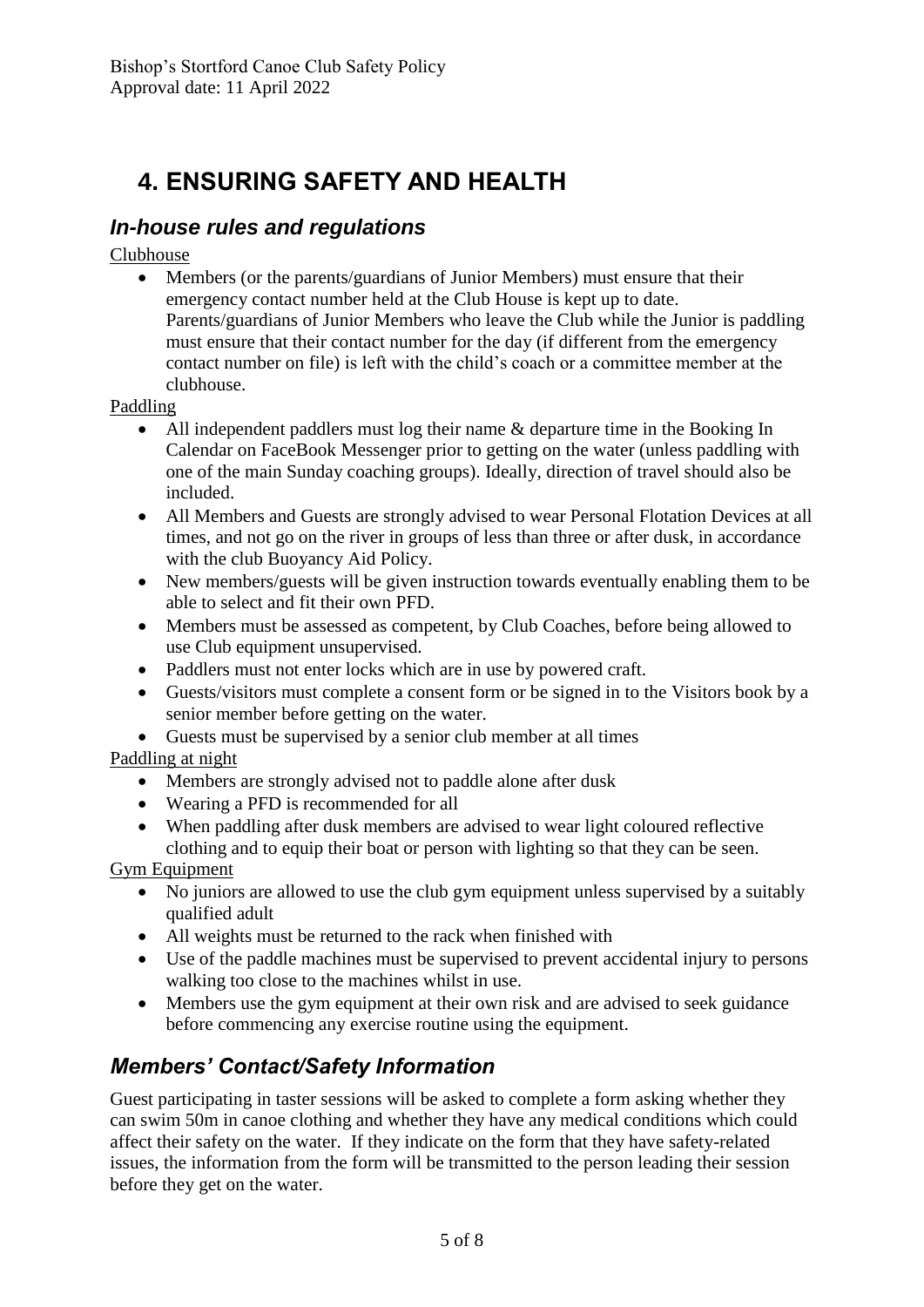All new members will also be asked to complete a form asking whether they can swim 50m in canoe clothing and whether they have any medical conditions which could affect their safety on the water. Additionally they will be asked to supply an emergency contact number as well as their regular home/mobile telephone number. This information will be recorded by the Secretary and will be verified each year during re-subscription.

An up-to-date printout of members' phone numbers and medical notes will be kept in the red box on the wall in the boathouse for reference in an emergency. All those coaching at the club will be issued with a printed list of those members to whom special safety issues apply, and this list will be reissued whenever a new member with such issues joins the club. The club will not attempt to record detailed medical information about any member, but the paddlers themselves (or their parents/guardians in the case of juniors) will be asked to inform the coaches of any helpful or relevant information.

If a junior paddler is asthmatic and requires an inhaler, this must be placed in a dry bag and given for safe keeping to their paddling parent / coach / adult assistant. If other medication needs to be carried on the water (for the use of junior or senior paddlers), this must be discussed in advance with a club official and an appropriate arrangement agreed.

# *Areas where care should be taken*

The River Stort is a quiet stretch of water but traffic does increase in the spring and summer months with narrow boats using the navigation. All paddlers should be constantly aware of other river users and ensure that they adhere to the rules of the river. The tow path along the river is a public right of way and care should be taken not to block the path.

## *On-water safety*

#### Boats and paddles

All club boats and paddles will be checked to ensure that they are safe and river worthy on an annual basis every August. Any equipment found to be unfit at any time will be withdrawn from service and the problem will be noted in the club damage book, stored in the open cupboard.

Before getting onto the water the supervising coach will check to ensure that the boat and paddles being used are suitable for the individual. Factors to be taken into account are age, size and experience.

#### Buoyancy aids

All club buoyancy aids will be checked every year as schedule on p1, to ensure that they are fit for purpose. Checking will take the form of a visual inspection of the state of the stitching, material and fastenings, and a visual/manual inspection of the foam for signs of deterioration. Any that do not meet requirements will be withdrawn immediately. Each club buoyancy aid will be marked with a unique number and the committee will maintain a log in which date of purchase, date of last inspection will be recorded and filed in the Members' Reference File in the clubhouse.

#### Coaching

When leaders are taking out a group of paddlers they will limit the size of the group according to the paddlers' ability, the water/weather conditions and the British Canoeing guidelines on coach:paddler ratio.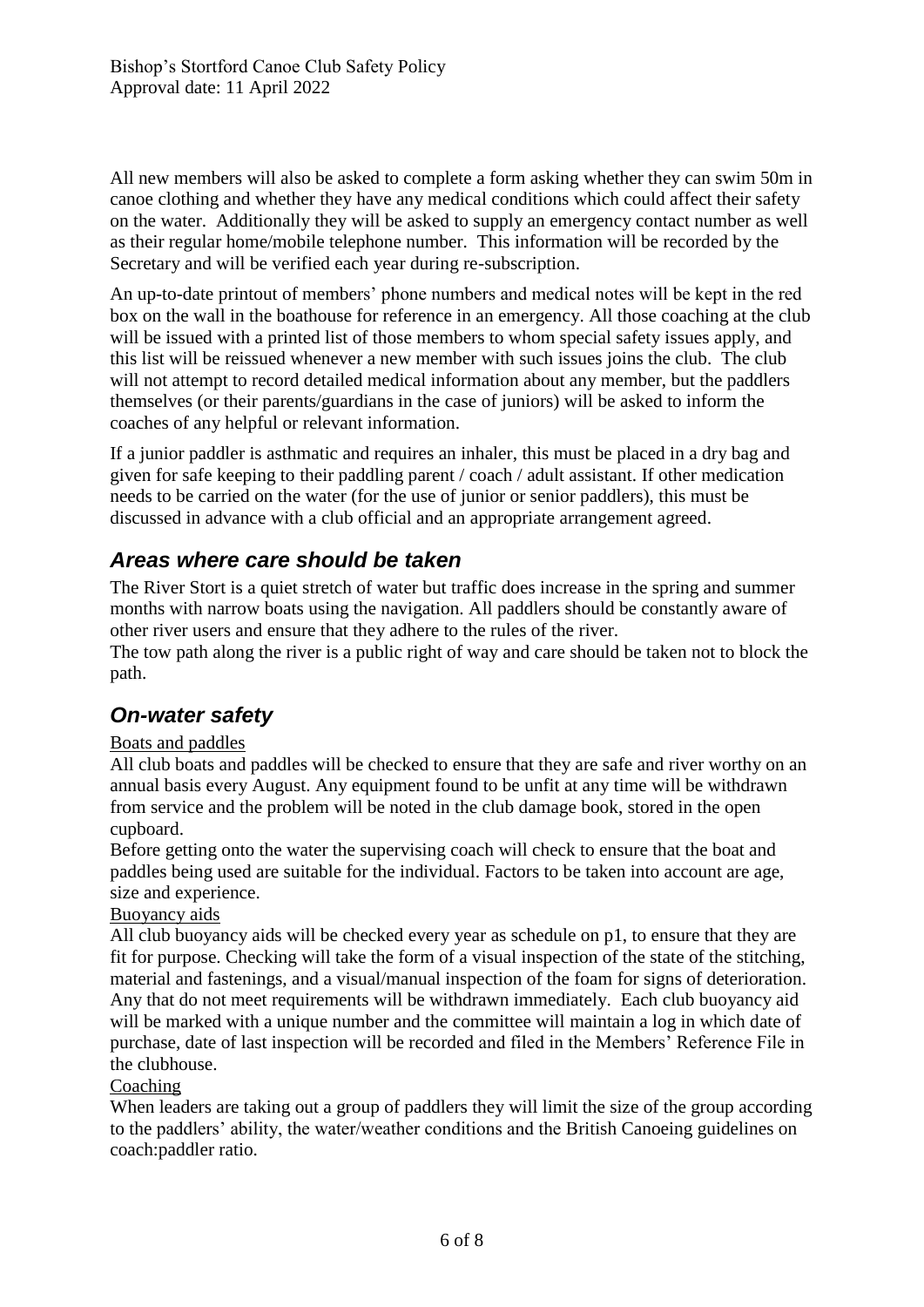#### Water-borne disease/pollution

All new members will be made aware of the potential for disease-causing organisms and pollutants to be present in UK rivers, and in particular the risk of Weils disease (Leptospirosis). The need for general hygiene after paddling will be emphasised. All paddlers should ensure that:

- Any open wounds are covered by a waterproof dressing
- Appropriate footwear is worn to minimise risk of injury and infection.
- Hands are washed before eating
- They shower as soon as possible once off the water

# *Safe stacking, lifting and storage of equipment*

All boats must be returned to the boat house when finished with. If you are in any doubt about your ability to transport a boat or return it to its designated slot – get help! Handling and lifting injuries are the most common canoeist injuries and avoid lifting anything you are unsure about.

#### Storage

Storage at the club is limited, it is not made better when equipment that has a home is not returned or left where it should not be. Ensure that paddles, buoyancy aids, weights and kitchen equipment are returned, neatly, where they came from.

# *Use of any machinery, tools, or dangerous substances*

#### Canoe Trailer

The trailer should be visually inspected by the person who intends to tow it prior to and after each use. If any requirement for maintenance is noted this must be brought to the attention of the management committee at the earliest opportunity for immediate action. The management committee will arrange for a routine certified service to be carried out at least every 2 years by a qualified mechanic.

#### Canoe repairs

In repairing fibreglass boats a number of potentially dangerous chemicals are used. These must be kept in a safe condition and locked away whilst not in use. It is the responsibility of anyone carrying out repairs to ensure that materials are kept safely.